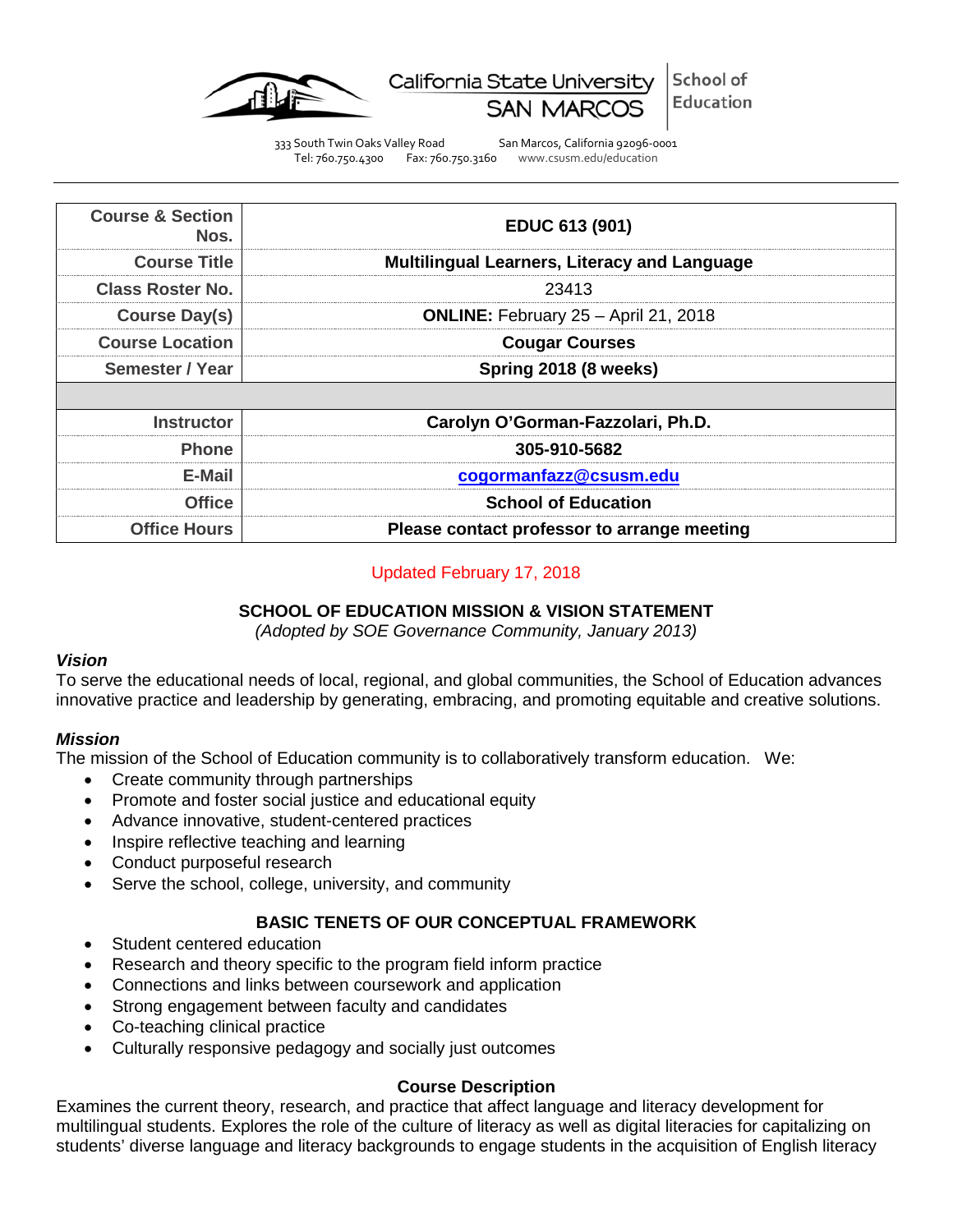skills informed by understanding of second language acquisition, transfer among languages and culturally responsive interactions.

# **Guiding Principles**

Graduates with a literacy specialization from the COEHHS at CSUSM possess a set of skills, knowledge, and disposition that frames their understanding of literacy development in preK through adolescent learners. This conceptual framework of skills, knowledge, and dispositions influences and guides the work they do with students, colleagues, administrators, and policy makers. The eight principles that provide the foundation of EDUC 613 are:

*Highly effective literacy teachers of monolingual and multilingual students . . .*

- 1. Understand major historical and contemporary theories and empirical research that describe the cognitive, linguistic, motivational, developmental, and sociocultural foundations of reading and writing development, processes, and components (guiding principle #1).
- 2. Appreciate the role of professional judgment in order to use foundational and historically shared knowledge to design or implement an integrated, comprehensive, and balanced literacy curriculum (guiding principle #2).
- 3. Create a literate environment that fosters reading and writing by integrating foundational knowledge, instructional practices, approaches and methods, authentic literature, curriculum materials, and the appropriate use of assessments (guiding principle #3)
- 4. Use a wide range of texts (e.g. narrative, expository, and poetry) from traditional print, digital, and online resources for a wide range of purposes and students' needs (guiding principle #4)
- 5. Learn how to teach English literacy by harnessing students' primary language knowledge base to enable them to develop competency in the English language arts and to develop understanding of content across the curriculum (guiding principle #6)
- 6. Develop proficiency for themselves and their students with the tools of technology to gather, synthesize, critically evaluate information and to create and communicate knowledge (guiding principle #7)
- 7. Display positive dispositions related to their own reading and writing and the teaching of reading and writing and pursue the development of individual professional knowledge and behaviors (guiding principle #8).
- 8. Develop and implement strategies to advocate for equity, excellence, and social justice for all students (guiding principles #12)

# **Course Objectives**

Highly effective literacy teachers of monolingual and multilingual students . . .

- Understand major historical and contemporary theories and empirical research that describe the cognitive, linguistic, motivational, developmental, and sociocultural foundations of reading and writing development, processes, and components (guiding principle #1);
- Appreciate the role of professional judgment in order to use foundational and historically shared knowledge to design or implement an integrated, comprehensive, and balanced literacy curriculum (guiding principle #2);
- Create a literate environment that fosters reading and writing by integrating foundational knowledge, instructional practices, approaches and methods, authentic literature, curriculum materials, and the appropriate use of assessments (guiding principle #3);
- Use a wide range of texts (e.g. narrative, expository, and poetry) from traditional print, digital, and online resources for a wide range of purposes and students' needs (guiding principle #4);
- Learn how to teach English literacy by harnessing students' primary language knowledge base to enable them to develop competency in the English language arts and to develop understanding of content across the curriculum (guiding principle #6);
- Develop proficiency for themselves and their students with the tools of technology to gather, synthesize, critically evaluate information and to create and communicate knowledge (guiding principle #7);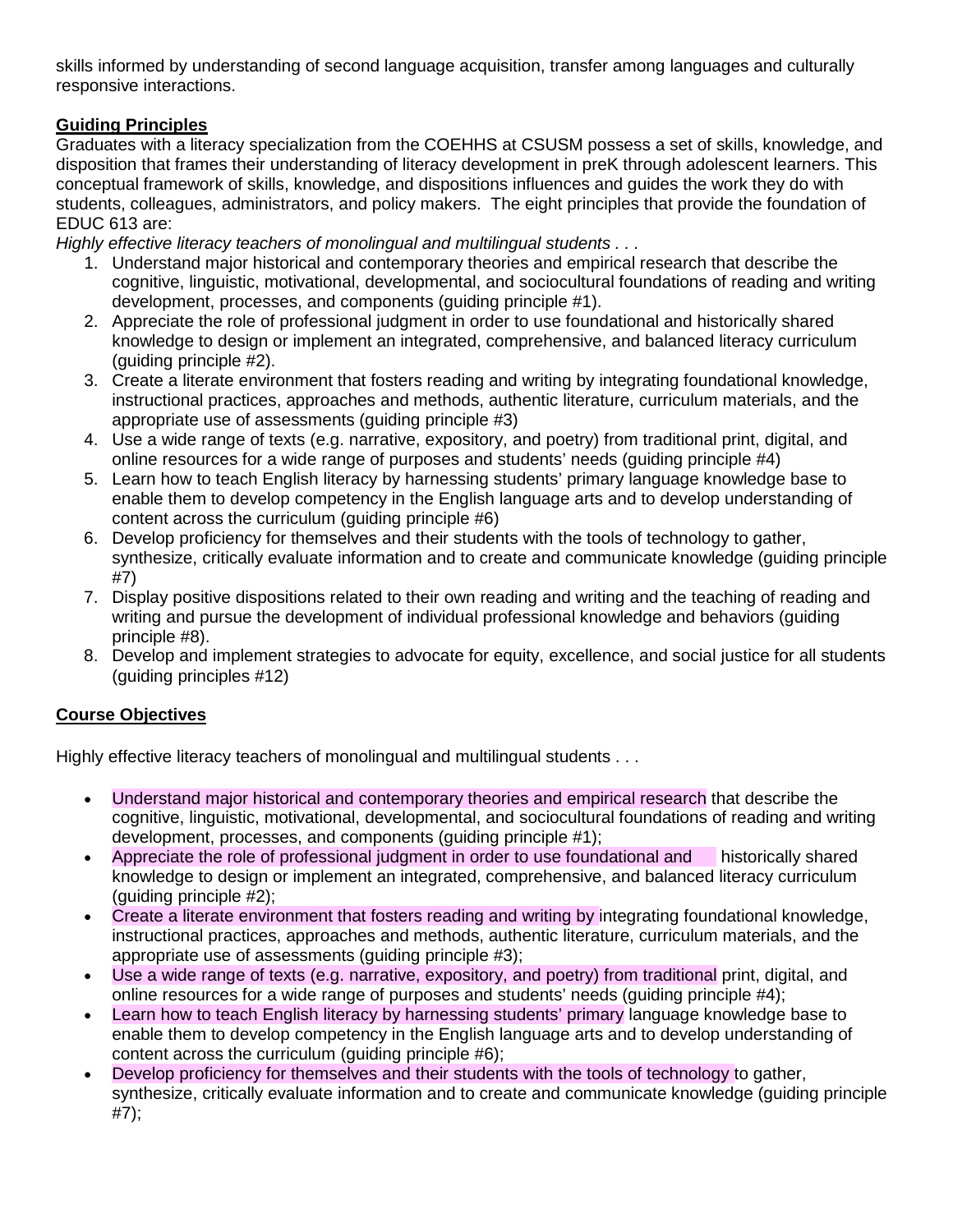- Display positive dispositions related to their own reading and writing and the teaching of reading and writing and pursue the development of individual professional knowledge and behaviors (guiding principle #8);
- Develop and implement strategies to advocate for equity, excellence, and social justice for all students (guiding principle #12);

# **Student Learning Outcomes**

#### **The California Standards of Program Quality and Effectiveness for the Reading and Literacy Added Authorization and the Reading and Literacy Leadership Specialist Credential**

This course has been aligned with the Standards of Program Quality and Effectiveness for the Reading and Literacy Added Authorization and the Reading and Literacy Leadership Specialist Credential (2011) as approved by the California Commission on Teacher Credentialing. These standards have been integrated thematically throughout the courses offered by the Literacy Program in the College of Education.

## *This course addresses the following state standards:*

Stnd 2: Promoting a Culture of Literacy (2.2, 2.3)

Stnd 3: Preparation to Teach Literacy to All Students (3.1, 3.2, 3.3, 3.4, 3.5, 3.7, 3.8)

Stnd 5: Planning, Organization & Providing Literacy Instruction (A.1, A.2, A.4, B.1, B.2, B.3, B.4)

## **California Teachers of English Learners (CTEL)**

This course is aligned to the following standards for the California Teachers of English Learners (CTEL) Certificate Program:

### *Standard 7: Foundations of English Language/Literacy Development and Content Instruction*

The program provides candidates with opportunities to develop conceptual understanding of the historical, legal, and legislative foundations of instructional programs for English learners, including federal and state laws and policies, legal decisions, and demographic changes at the local, state, and national levels. The program provides candidates with philosophies and assumptions underlying various instructional program models methods for English learners, as well as current research on the effectiveness of these various models and methods of instruction. The coursework provides candidates with knowledge of the foundations of English language literacy, including the links between oral and written language and the affects of personal factors on English language literacy development. The program coursework develops candidates' conceptual and applied knowledge about the instructional planning, organization, and delivery for English Learners, including effective resource use. Coursework also provides candidates with conceptual understanding and applied knowledge of current approaches, methods, and strategies used in English Language/Literacy Development, Content-based English Language Development (ELD) instruction, and Specially Designed Academic Instruction Delivered in English (SDAIE).

### *Standard 8: Approaches and Methods for English Language Development and Content Instruction*

The program provides candidates with the ability to demonstrate knowledge of English language development research-based theories and frameworks and to apply these theories to assist English learners with English language literacy. The coursework teaches candidates about the theoretical goals, key features, and the effectiveness of current ELD approaches, in addition to those goals and features of instructional approaches outlined in the California Reading/Language Arts Framework (2006). The program enables candidates to deliver standards-based English language development instruction and English language arts instruction that are informed by assessment and appropriate for English Learners in the areas of listening and speaking, reading and writing. The coursework provides candidates with the ability to understand, apply, and evaluate key procedures used in planning and implementing SDAIE lessons, including the use of language objectives and grade-level content objectives in the lesson, selecting and applying multiple strategies to access core content and assess students' prior knowledge, provide students with cognitively engaging input, and to augment and/or modify content-area texts and textbooks to address English learners' language needs. The coursework develops candidates' ability to utilize the methodology of ELD, Content-based ELD, and SDAIE to scaffold student acquisition of language and grade-level content knowledge across the curriculum and to target listening, speaking, reading and writing skills as appropriate to the student's level of language proficiency.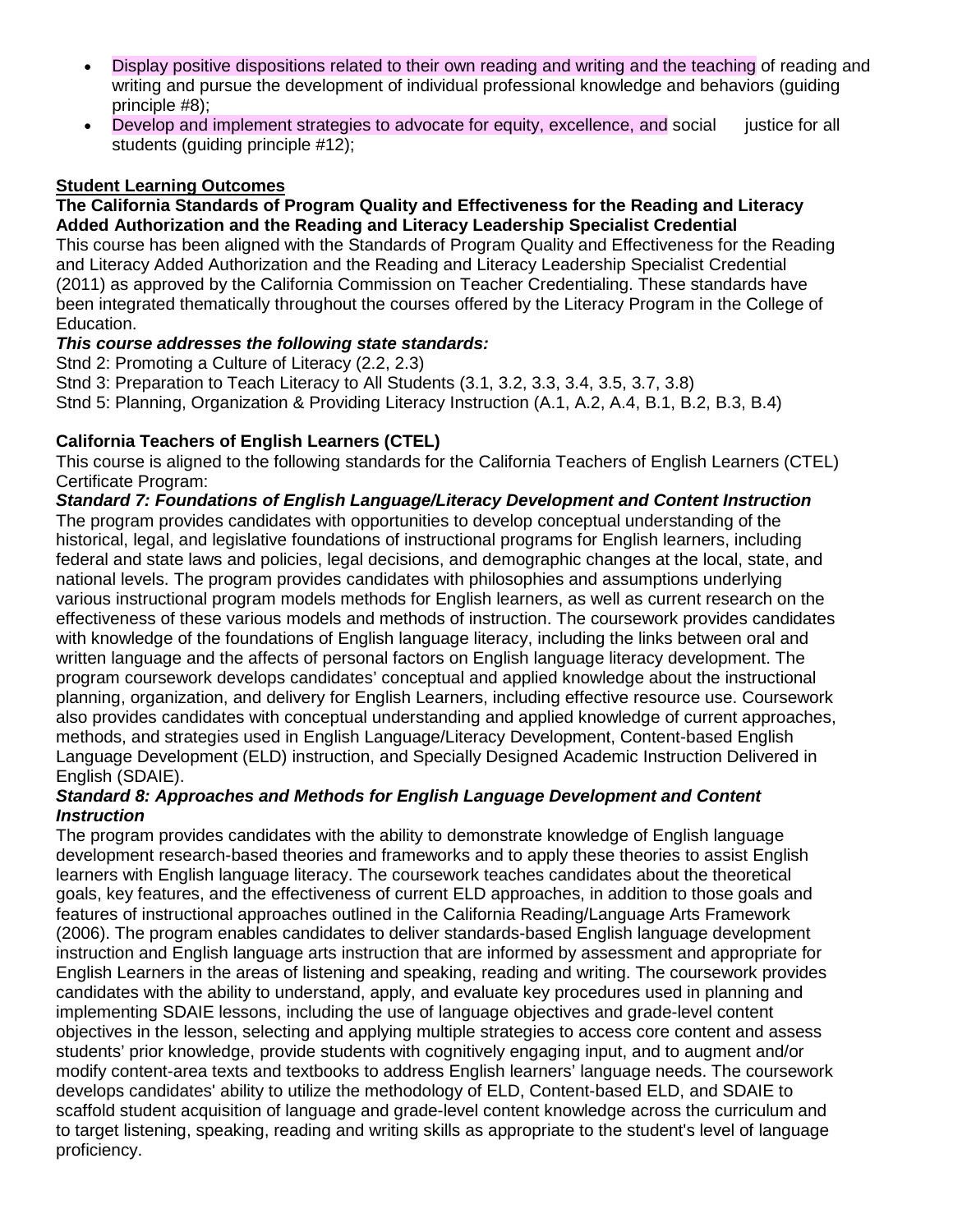## **REQUIRED TEXTS, MATERIALS AND/OR ACCOUNTS**

American Psychological Association. (2009). Publication Manual of the American Psychological Association, 6th Ed. Washington, DC: APA.

All other course texts, resources and materials are available on Cougar Course.

### **Course Requirements**

### **Participation**

**This section of 613 is an entirely online course**. Delivery of course content, completion of learning activities, submission of assignments and all interactions occur online. In order to successfully pass the course, you need to do the following: 1. Participate and engage in all online activities for each module and complete them prior to the end of module. 2. Complete specific course assignments by their due date.

### **Required Readings**

All reading requirements will be posted on cougar course. Online sources available through cougar course.

|              | 100-93 % |
|--------------|----------|
| А-           | 90-92 %  |
| B+           | 88-89 %  |
| <sub>B</sub> | 83-87 %  |
| В-           | 80-82 %  |
| ົ∔           | 78-80 %  |

## **Course Assignment Descriptions**

## **(25 points) Module Activities (ongoing)**

Each module will contain a variety of activities which facilitate your interaction with the content presented in each module. To receive credit, the activities and deliverables in a given module must be completed by the end of that module. At the end of each module, you will respond to a BLOG prompt, posting your response to the MY BLOG in each module of the cougar course. Each BLOG will provide you the opportunity for *end of module reflections* that support you drawing connections between key concepts and your development as a scholarly practitioner.

### **(15 points) Culture of Literacy Report (Due: Week of March 10-17 – Module 3)**

First, complete an evaluation of a classroom using the culture of literacy rubric.

Next, develop a response to the following questions. Your response should be at least 2 well-developed paragraphs and should reference the culture of literacy rubric.

What was the overall score? Which areas on the rubric scored highest? Does the culture of literacy in this classroom support students' literacy development? Why or Why not? Explain how this information about the culture of literacy in this classroom is valuable to a teacher? a parent? a student? Please submit the completed rubric together with your response.

## **(25 points) Assignment #2: Text Analysis (Due: Week of March 24-31 – Module 5)**

The "Text Analysis" assignment involves identifying and examining the types of texts in local instructional settings for their potential to nurture a culture of literacy and to facilitate students learning the components of literacy, especially for children who are learning English or who are struggling with reading. The Text Analysis assignment document should contain three sections: the inventory, the analysis, the report. The completed work from all three sections should be submitted as one document.

**Inventory**: Choose one local instructional setting, such as a classroom, in which to conduct an inventory of the texts (reading materials) in that classroom, (including digital/technology reading resources). Examine the majority of the classroom's reading materials, noting the various types of texts and which types are most prevalent. Create a name/title for each category. To complete the inventory, the graduate student creates a table with two columns. In the first column, she/he should list seven to ten (7- 10) of the categories of distinct types of text she/he identified. In the second column, she/he should list two (2) actual titles of texts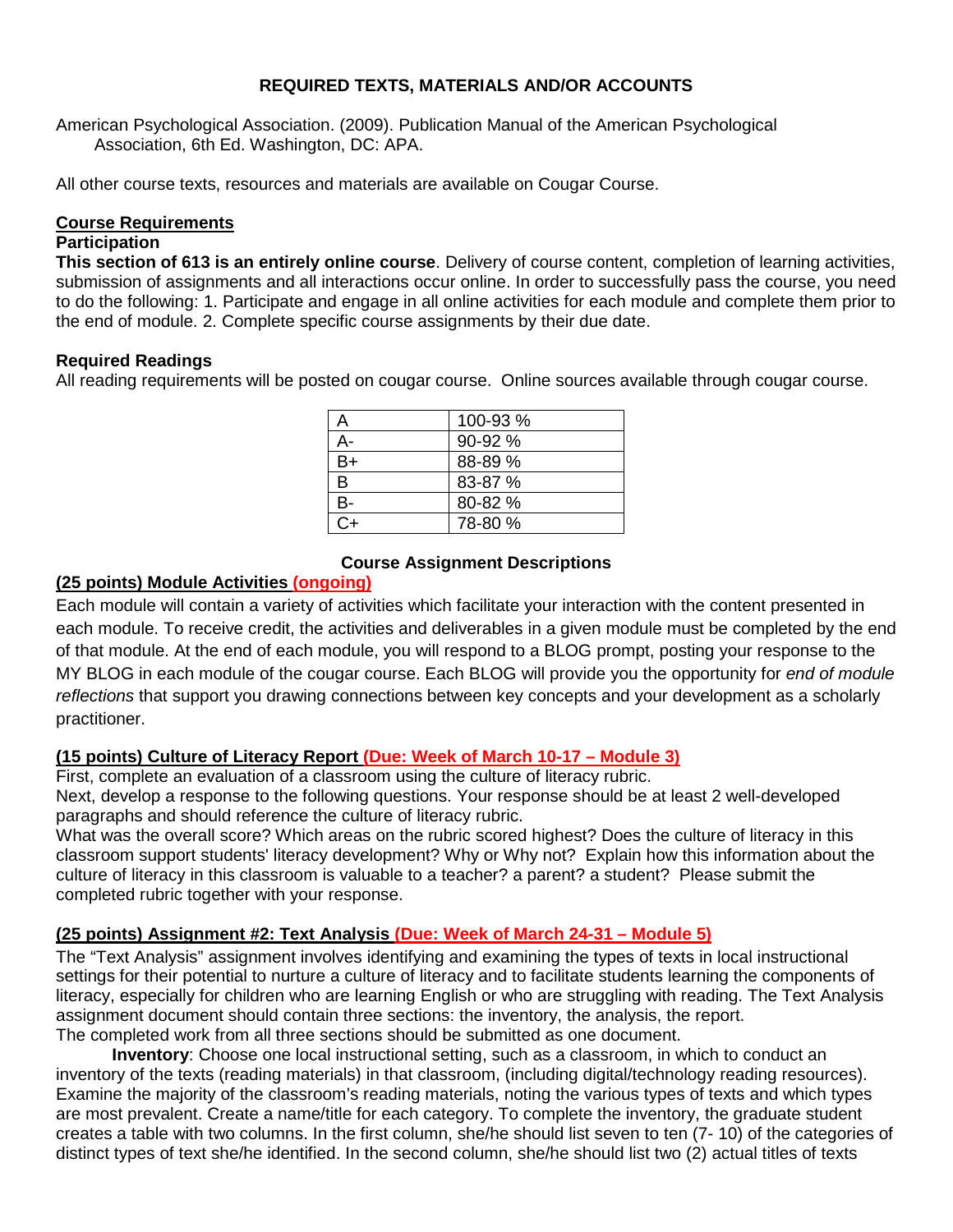related to each text type category. The completed table should go in the first section of the assignment document.

**Analysis:** Use the "text analysis rubric" to evaluate the texts (the inventoried reading materials), keeping in mind the question: To what extent do these texts nurture a culture of literacy or support students learning the components of literacy? By using the "text analysis rubric", the graduate student determines the extent to which the inventoried texts nurture the culture of literacy and support learning the components of literacy, particularly for struggling students and students learning English. The second section of the assignment document should contain a sample of your evaluation - two (2) completed rubrics based on evaluations of two different texts, each from distinct text type category.

**Report:** Third, the graduate student creates a one-page report in which he/she explains the meaning of his/her analysis/evaluation of the inventoried reading materials. The completed report should go in the third section of the assignment document.

- Summarize the most prevalent types of texts found in the classroom and note any apparent needs for text types in the classroom.
- Based on your analysis using the text analysis rubric: Explain 2 -3 areas of strength and/or need related to how the classroom reading materials *nurture a culture of literacy*, especially for struggling students and students learning English.
- Based on your analysis using the text analysis rubric: Explain 2 -3 areas of strength and/or need related how well the classroom reading materials *support students learning the components of literacy*, especially for struggling students and students learning English.

## **(35 points) Assignment #3: English Reading Intervention Study** *(meets CTEL standards 7 & 8.)* **(Due: Week of April 14-21 – Module 8)**

Graduate students design and implement an instructional reading intervention for children who need help reading English language texts. *This assignment takes approximately 1 month to 2 months to complete*. Graduate students work with an individual child who is an English language learner or a small group of children, which includes at least 1 child who is an English language learner. Graduate students gather pre-test data, which is used to inform decisions as to an appropriate instructional strategy to use during the reading intervention. Next, graduate students implement the reading intervention for approximately 1 month. Meet with the reader at least 6 times during the month to deliver the reading intervention. Pre and post test data are analyzed to aide graduate students in drawing conclusions about the effects of the intervention. Students write a 1,500 to 1,600 word essay (approx 4 - 5 pages double spaced, Times New Roman, font size 12) that follows the template for the literacy intervention paper. The paper should include citations of research from scholarly/researchbased professional literature at appropriate places in the paper.

| <b>Template for Reading Intervention Paper</b>    |                                                                                                                                                                                                                                                                                                                                                                                                         |  |  |
|---------------------------------------------------|---------------------------------------------------------------------------------------------------------------------------------------------------------------------------------------------------------------------------------------------------------------------------------------------------------------------------------------------------------------------------------------------------------|--|--|
| <b>Section 1</b><br>Introduction<br>&<br>Pre-test | A description of the need the reader(s) have that<br>calls for an intervention, including the EL<br>student(s)' needs.<br>A brief description of the formal or informal<br>$\bullet$<br>assessment data information gathered and used to<br>determine reading needs and English proficiency<br>levels for the EL student(s). An explanation of how<br>the assessment data points out the specific need. |  |  |
| <b>Section 2</b><br>Intervention<br>description   | A description of the instructional strategy you plan<br>to try with the individual or small group, including<br>the EL student(s). (include time frame for<br>implementing intervention)<br>An explanation of why you think it is an appropriate<br>instructional intervention. Cite the salient literature.                                                                                            |  |  |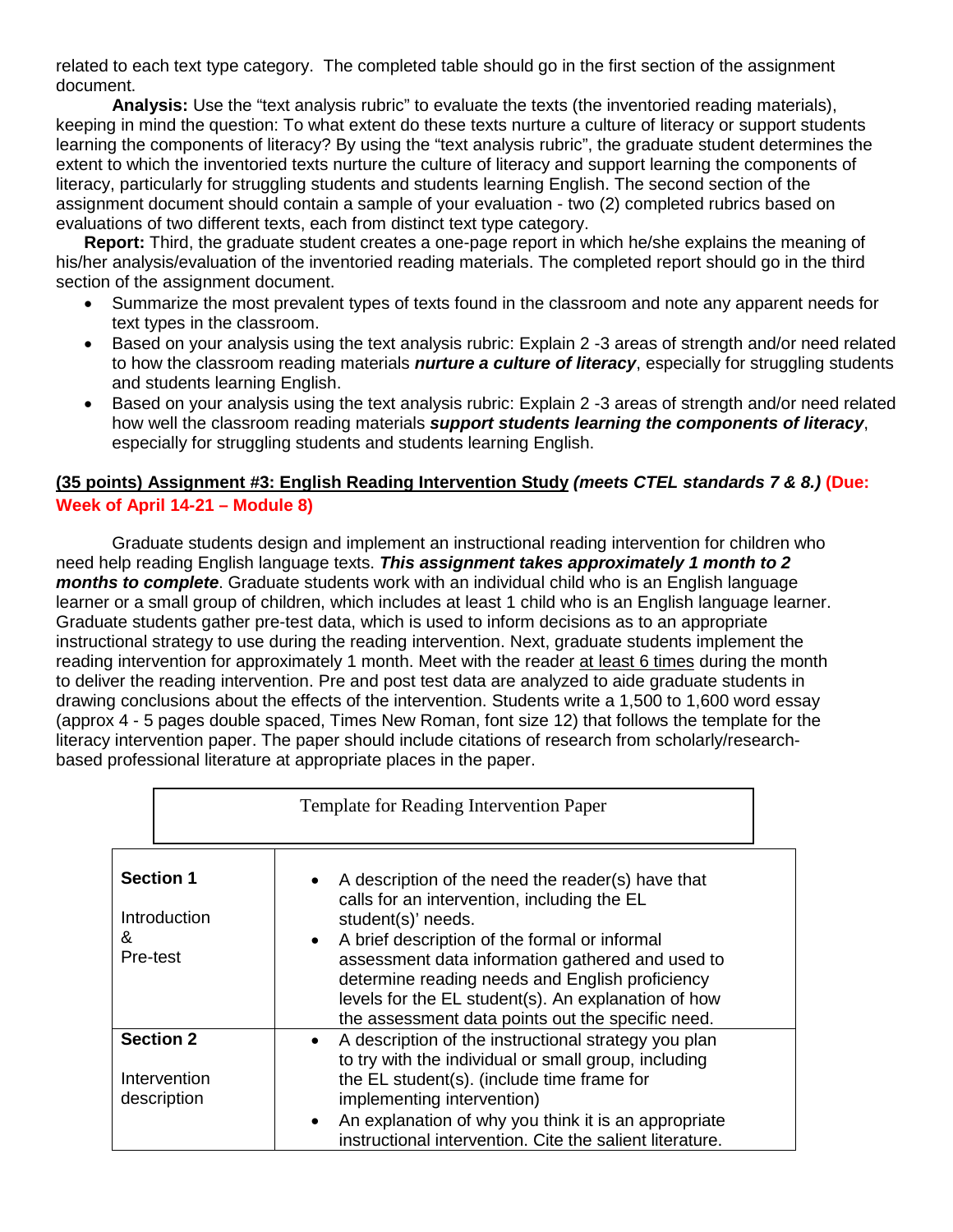| <b>Section 3</b><br>Intervention<br>record | A record of what you did and how the child/children<br>responded, including how the EL student(s)<br>responded.                                                                                                                                                                                                                                                                                                                                         |
|--------------------------------------------|---------------------------------------------------------------------------------------------------------------------------------------------------------------------------------------------------------------------------------------------------------------------------------------------------------------------------------------------------------------------------------------------------------------------------------------------------------|
| <b>Section 4</b><br>Post-test              | A report of the extent to which this intervention did<br>or did not work in the ways that were expected,<br>including for supporting the EL student(s)' reading<br>in English. Be sure to include assessment data<br>information and report what were the positive,<br>neutral, and/or negative results?<br>An explanation of why this intervention did or did<br>$\bullet$<br>not work in the ways that were expected. Cite the<br>salient literature. |
| <b>Section 5</b>                           | A reflection on what you learned about using                                                                                                                                                                                                                                                                                                                                                                                                            |
| Reflection                                 | literacy assessments data to plan and evaluate<br>specific interventions, in particular as the data<br>relates to EL students learning to read in English.<br>What was valuable about the experience? What<br>would you do differently next time? How could you<br>use this experience to further your development as<br>a reading teacher or a reading specialist?                                                                                     |

## **Final Exam Statement**

The final signature assignment (#3) will take the place of a final exam. There will be no final exam.

## **College and University Requirements**

#### School of Education Attendance Policy

Due to the dynamic and interactive nature of courses in the College of Education, all students are expected to attend all classes and participate actively (as well as online classes). At a minimum, students must attend more than 80% of class time (including online classes and activities), or s/he may not receive a passing grade for the course at the discretion of the instructor. Individual instructors may adopt more stringent attendance requirements. Should the student have extenuating circumstances, s/he should contact the instructor as soon as possible. *(Adopted by the COE Governance Community, December, 1997).* 

### **Use of Technology:**

Students are expected to demonstrate competency in the use of various forms of technology (i.e. word processing, electronic mail, cougar courses, use of the Internet, and/or multimedia presentations). Specific requirements for course assignments with regard to technology are at the discretion of the instructor. All assignments will be submitted online.

### **Electronic Communication Protocol:**

Electronic correspondence is a part of your professional interactions. If you need to contact the professor, email is often the easiest way to do so. It is the professor's intention to respond to all received e-mails in a timely manner. Please be reminded that e-mail and on-line discussions are a very specific form of communication, with their own nuances and etiquette. For instance, electronic messages sent in all upper case (or lower case) letters, major typos, or slang; often communicate more than the sender originally intended. Please be mindful of all e-mail and on-line discussion messages you send to your colleagues, to faculty members in the College of Education, or to persons within the greater educational community. All electronic messages should be crafted with professionalism and care. In addition, if there is a concern with an electronic message sent to you, please talk with the author in person in order to correct any confusion.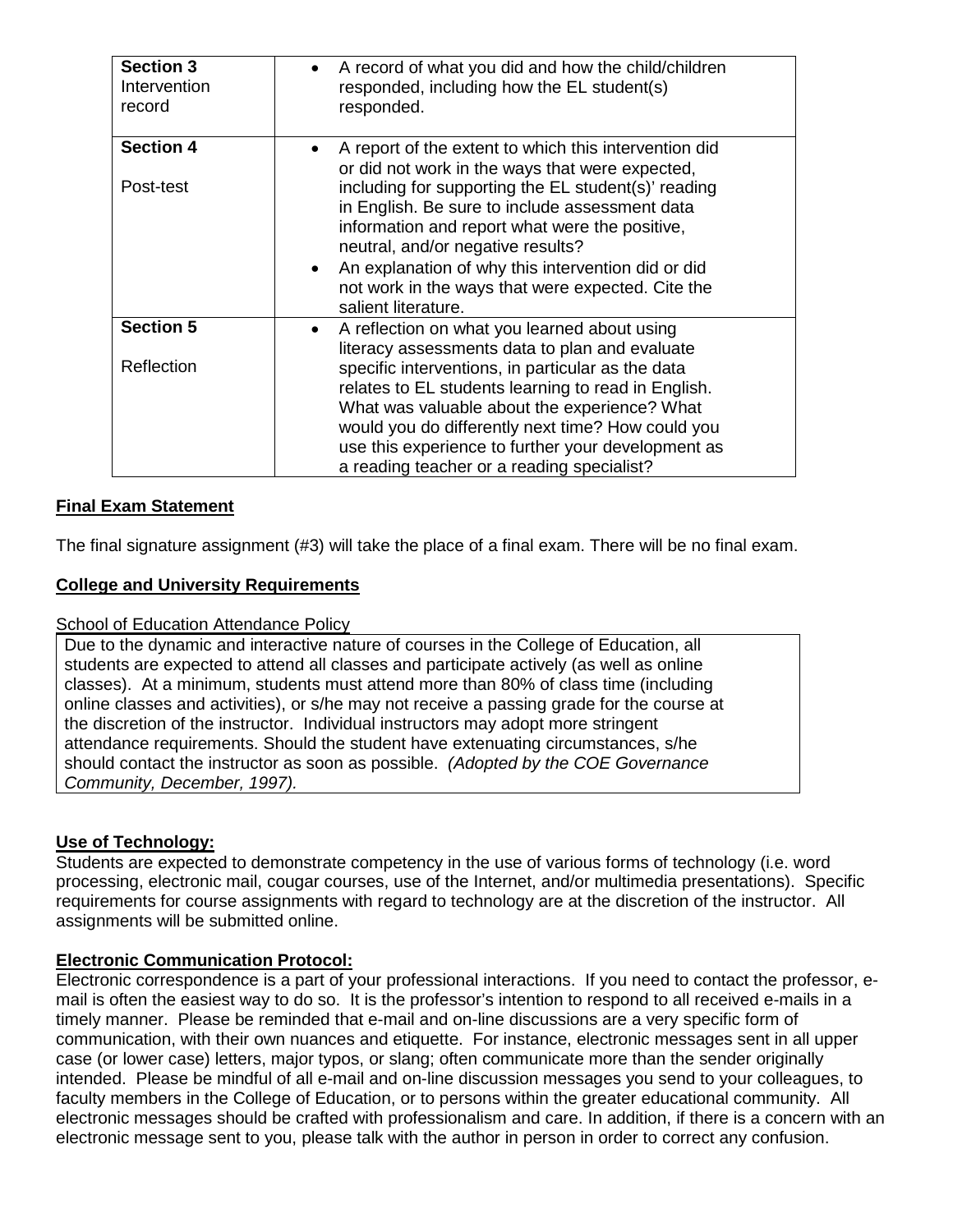#### *Graduate Writing Requirements* **GWAR**

The California State University maintains a Graduation Writing Assessment Requirement (GWAR) for master's students, to be completed before Advancement to Candidacy can be approved. A student may satisfy the graduate writing requirement in one of two ways: an acceptable standardized test score, or a paper that receives a passing score as described in the GWAR rubric. Toward the goal of providing opportunity for graduate students in the School of Education to satisfy the writing requirement, all papers in all graduate classes must adhere to the rules of style (for writing and format style) detailed in the Publication Manual of the American Psychological Association, 6th Ed. (2009). This is a required textbook for all CSUSM COE graduate courses.

# **All University Writing Requirement**

Every course at the university must include the writing of at least 2500 words. All class work will count toward this requirement.

## **CSUSM Academic Honesty Policy**

"Students will be expected to adhere to standards of academic honesty and integrity, as outlined in the Student Academic Honesty Policy. All written work and oral presentation assignments must be original work. All ideas/materials that are borrowed from other sources must have appropriate references to the original sources. Any quoted material should give credit to the source and be punctuated with quotation marks. Students are responsible for honest completion of their work including examinations. There will be no tolerance for infractions. If you believe there has been an infraction by someone in the class, please bring it to the instructor's attention. The instructor reserves the right to discipline any student for academic dishonesty in accordance with the general rules and regulations of the university. Disciplinary action may include the lowering of grades and/or the assignment of a failing grade for an exam, assignment, or the class as a whole." Incidents of Academic Dishonesty will be reported to the Dean of Students. Sanctions at the University level may include suspension or expulsion from the University.

Refer to the full Academic Honesty Policy at:

[http://www.csusm.edu/policies/active/documents/Academic\\_Honesty\\_Policy.html](http://www.csusm.edu/policies/active/documents/Academic_Honesty_Policy.html)

## **Plagiarism**

As an educator, it is expected that each candidate (course participant) will do his/her own work, and contribute equally to group projects and processes. Plagiarism or cheating is unacceptable under any circumstances. If you are in doubt about whether your work is paraphrased or plagiarized see the Plagiarism Prevention for Students website [http://library.csusm.edu/plagiarism/index.html.](http://library.csusm.edu/plagiarism/index.html) If there are questions about academic honesty, please consult the University catalog.

## **Students with Disabilities Requiring Reasonable Accommodations**

Students with disabilities who require reasonable accommodations must seek approval for services by providing appropriate and recent documentation to the Office of Disability Support Services (DSS). This office is in Craven Hall 4300, contact by phone at (760) 750-4905, or TTY (760) 750-4909. Students authorized by DSS to receive reasonable accommodations should meet with their instructor during office hours. Alternatively, in order to ensure confidentiality, in a more private setting.

## **Schedule of Activities**

| EDUC 613 - Multilingual Learners, Literacy and Language<br>Spring Session February 25 - April 21, 2018<br>Dr. Carolyn O'Gorman-Fazzolari |                             |                     |
|------------------------------------------------------------------------------------------------------------------------------------------|-----------------------------|---------------------|
| Professor reserves the right to change, add, or delete any material or assignment from the course.                                       |                             |                     |
| Updated: February 18, 2018                                                                                                               |                             |                     |
| Week: Start &                                                                                                                            | Student Learning Outcomes & | <b>Deliverables</b> |
| End Days of                                                                                                                              | <b>Objectives</b>           |                     |
| <b>Online Modules</b>                                                                                                                    | Class Topics - 8 Weeks      |                     |
| Week 1                                                                                                                                   | Guiding Principle #1 and #6 |                     |
|                                                                                                                                          |                             |                     |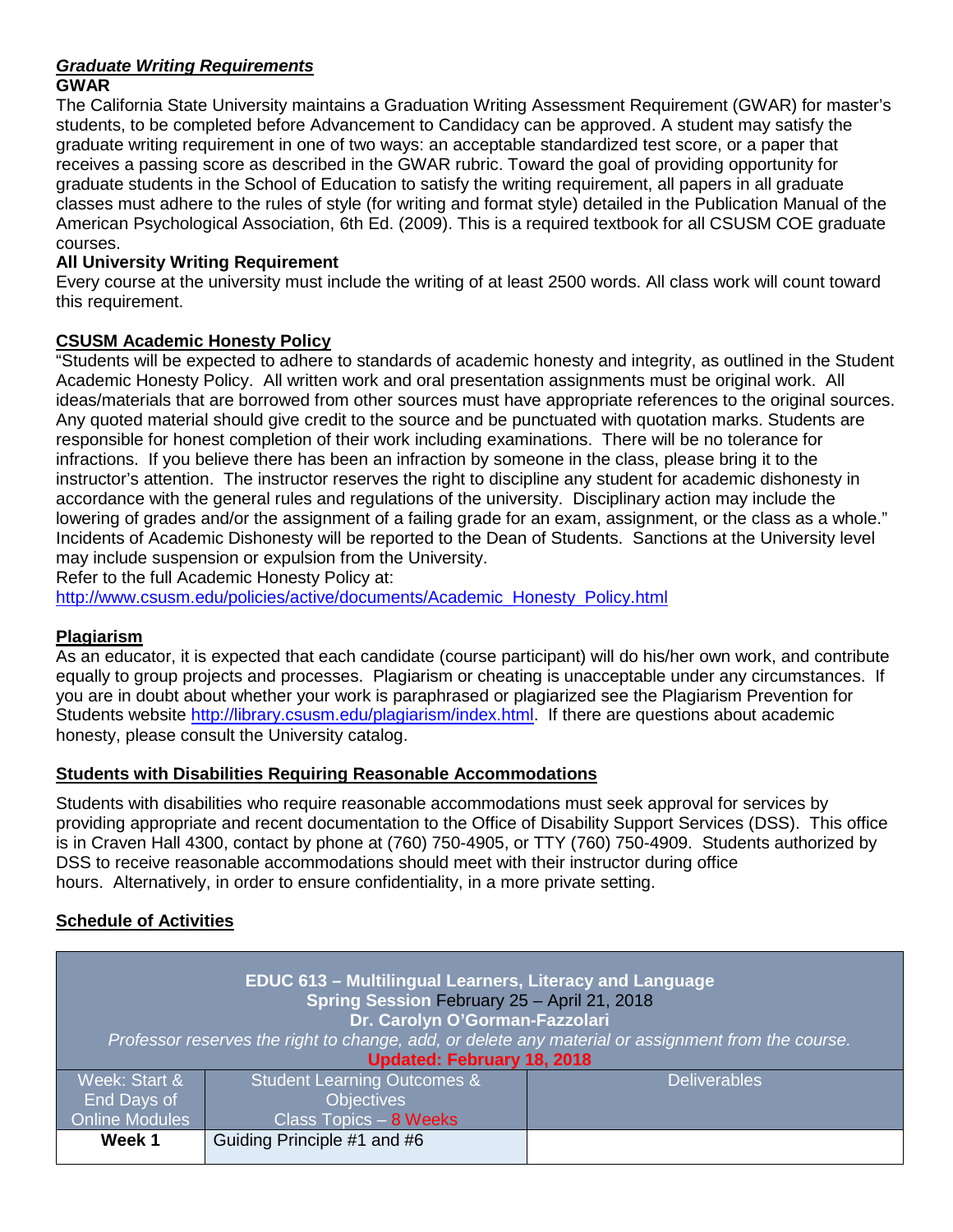| Module 1<br>Start: Sunday,<br>Feb. 25<br>End: Saturday,<br>March 3<br>11:55PM                        | Topics:<br>• First and Second Language &<br><b>Culture Acquisition</b><br><b>ELA &amp; ELD Frameworks</b><br>$\bullet$                                                                                                                                                                                        | Please check Modules on Cougar Courses for<br>online discussions, activities, assignments and<br>resources throughout session.<br><b>READING:</b><br>Text #1: Chapter 1<br>Text #3: Chapter 1<br><b>DELIVERABLES:</b><br>1. Cultural Relevance Rubric & Report<br>2. Discussion Forum: 5 Key Strategies for L2<br>Acquisition<br>3. MY BLOG #1         |
|------------------------------------------------------------------------------------------------------|---------------------------------------------------------------------------------------------------------------------------------------------------------------------------------------------------------------------------------------------------------------------------------------------------------------|--------------------------------------------------------------------------------------------------------------------------------------------------------------------------------------------------------------------------------------------------------------------------------------------------------------------------------------------------------|
| Week 2<br>Module 2<br>Start: Saturday,<br>March 3<br>End: Saturday,<br>March 10<br>11:55PM<br>Week 3 | Guiding Principles #2 and #3<br>Topics:<br><b>Diagnostic Assessments for</b><br>$\bullet$<br><b>Intervention</b><br><b>Formative &amp; Summative</b><br>$\bullet$<br><b>Assessment of Literacy</b><br><b>Development</b><br><b>Rubrics and Performance Tasks</b><br>$\bullet$<br>Guiding Principles #3 and #4 | Please check Modules on Cougar Courses for<br>online discussions, activities, assignments and<br>resources throughout session.<br><b>READING:</b><br>Text #1: Chapter 8<br>Text #3: Chapter 2<br><b>DELIVERABLES:</b><br>1. Literacy Assessment Activity<br>2. Discussion Forum: Understanding<br>Proficiency<br>MY BLOG #2<br>3.<br>Due Assignment #1 |
| Module 3<br>Start: Saturday,<br>March 10<br>End: Saturday,<br>March 17<br>11:55PM                    | Topics:<br><b>Culture of Literacy</b><br><b>ELA &amp; ELD Frameworks</b><br>$\bullet$                                                                                                                                                                                                                         | Please check Modules on Cougar Courses for<br>online discussions, activities, assignments and<br>resources throughout session.<br><b>READING:</b><br>Text #1: Chapter 2<br>Text #3: Chapter 4<br><b>DELIVERABLES:</b><br>1. Discussion Forum: 3-2-1 Activity                                                                                           |
| Week 4<br>Module 4<br>Start: Saturday,<br>March 17<br>End: Saturday,<br>March 24<br>11:55PM          | Guiding Principles #2, #4 and #6<br>Topics:<br><b>Developing Quality Literacy</b><br>$\bullet$<br><b>Interventions</b><br><b>Text Analysis</b><br>$\bullet$                                                                                                                                                   | Please check Modules on Cougar Courses for<br>online discussions, activities, assignments and<br>resources throughout session.<br>DELIVERABLES:<br>1. Discussion Forum: Translanguaging<br>FEEDBACK: Module 4 Anonymous Survey<br>Start working on Assignment #2                                                                                       |
| Week 5<br>Module 5<br>Start: Saturday,<br>March 24<br>End: Saturday,<br>March 31                     | Guiding Principles #3, #4 and #12<br>Topics:<br><b>ELD Proficiency Levels</b><br>$\bullet$<br><b>Teaching Strategies for</b><br>$\bullet$<br><b>Conceptual Understanding</b>                                                                                                                                  | Due Assignment #2<br>Please check Modules on Cougar Courses for<br>online discussions, activities, assignments and<br>resources throughout session.<br><b>READING:</b>                                                                                                                                                                                 |